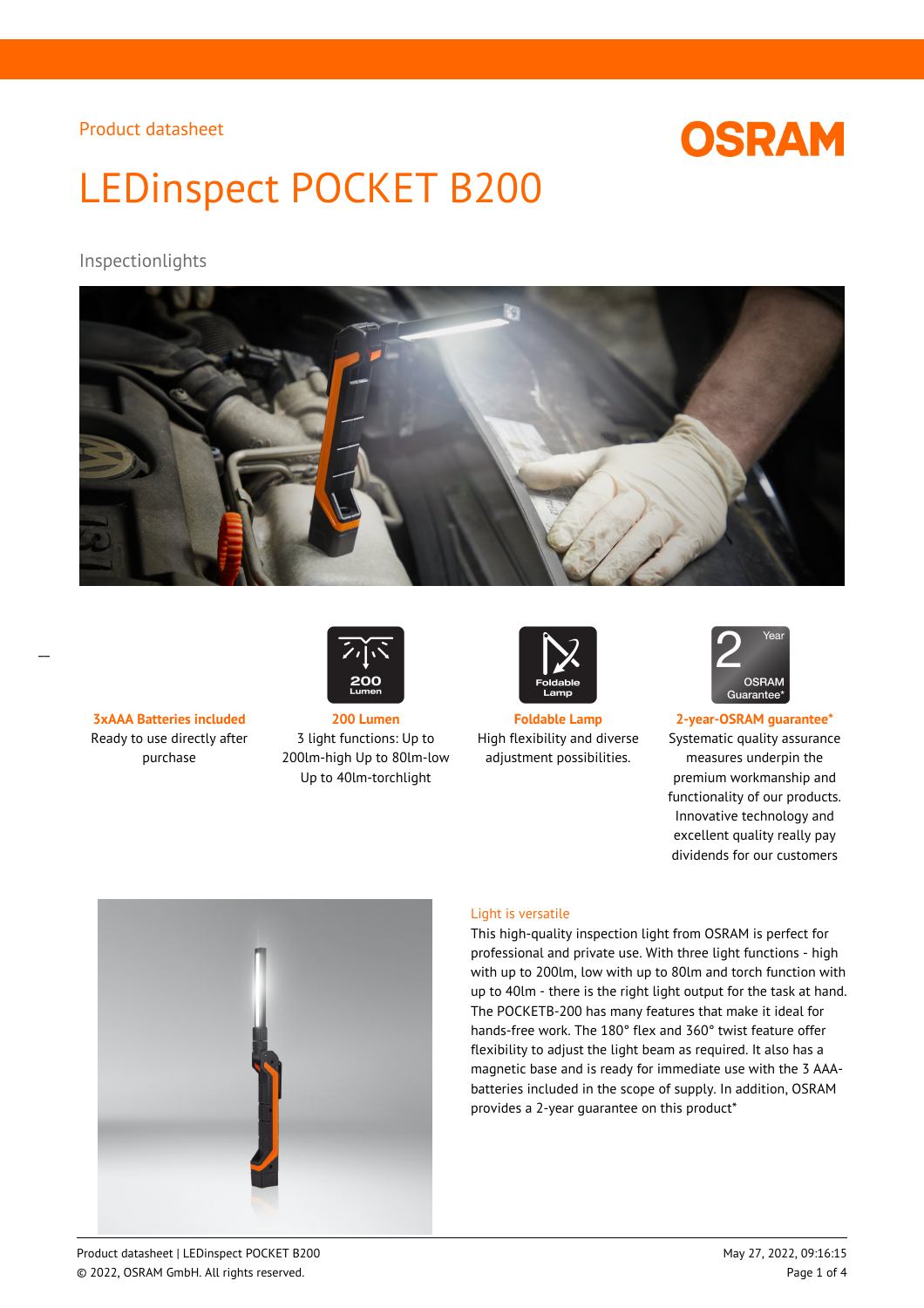## Technical data

## **Product information**

| Order reference                             | LEDIL411              |  |
|---------------------------------------------|-----------------------|--|
| Application (Category and Product specific) | LED inspection lights |  |

## **Electrical data**

| Nominal wattage | 2.96 W |
|-----------------|--------|
| Nominal voltage | 3.7 V  |

## **Photometrical data**

| Color temperature    | 6500 K |
|----------------------|--------|
| <b>Luminous flux</b> | 200 lm |
| Light color LED      | White  |

## **LED module information**

## **Dimensions & weight**





| <b>Product weight</b> | 110.00 q  |
|-----------------------|-----------|
| Length                | 285.0 mm  |
| Width                 | $40.0$ mm |
| Height                | $25.0$ mm |

## **Colors & materials**

| <b>Base color</b> | Black / Orange |
|-------------------|----------------|
|                   |                |

## **Lifespan**

**Guarantee** 2 years 2 years 2 years 2 years 2 years 2 years 2 years 2 years 2 years 2 years 2 years 2 years 2 years 2 years 2 years 2 years 2 years 2 years 2 years 2 years 2 years 2 years 2 years 2 years 2 years 2 years 2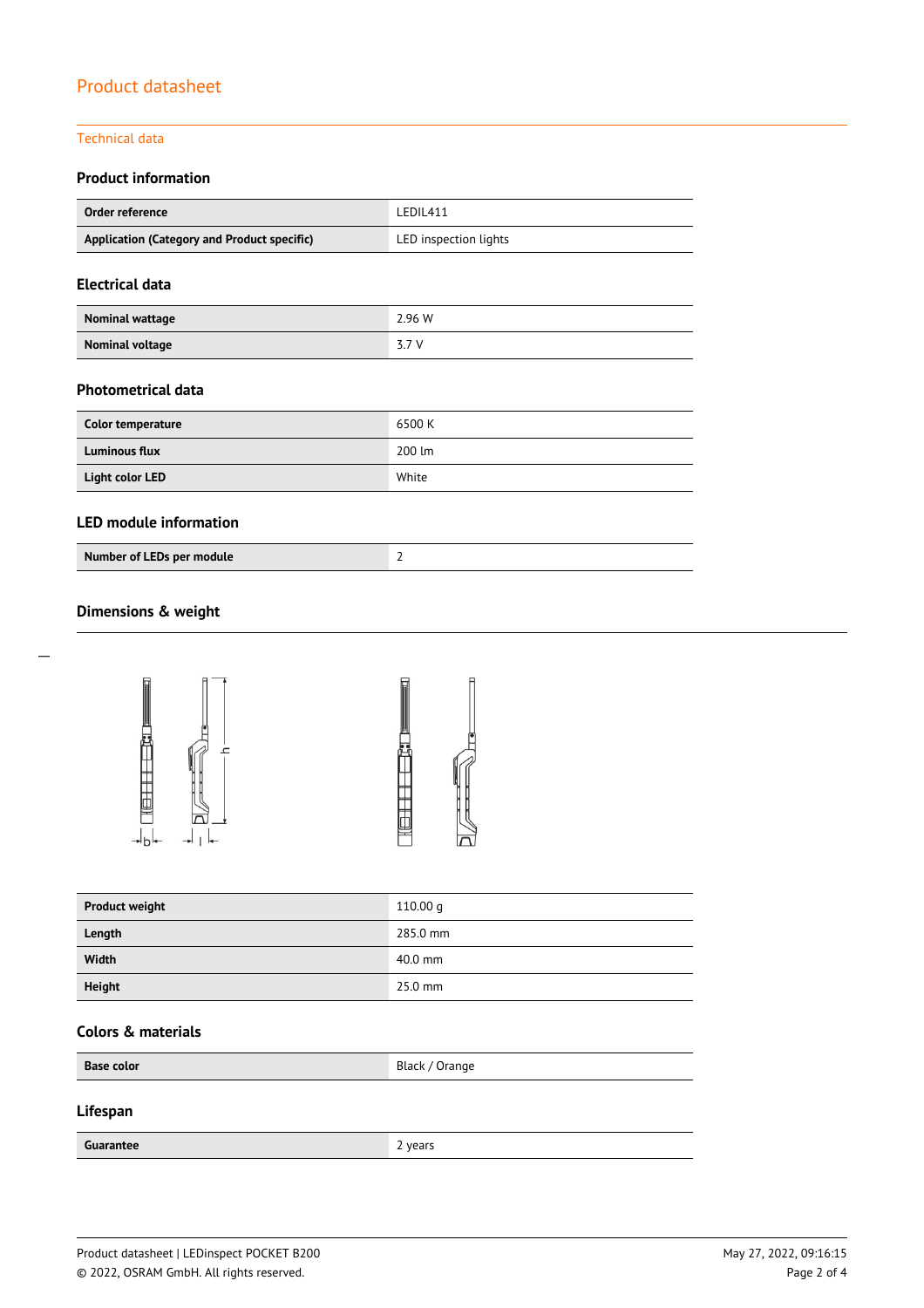## **Additional product data**

| <b>Type of Battery</b>       | Disposable |
|------------------------------|------------|
| Number of included batteries |            |
| Scope of battery             | Yes        |
| <b>Battery</b>               | Alkaline   |

## **Capabilities**

|--|

## **Certificates & standards**

| <b>Standards</b> | CE/EMC/MSDS/ROHS |  |
|------------------|------------------|--|
| <b>IK Class</b>  | IK <sub>07</sub> |  |

## **Country specific categorizations**

**Order reference** LEDIL411

## **Environmental information**

| Information according Art. 33 of EU Regulation (EC) 1907/2006 (REACh) |               |  |
|-----------------------------------------------------------------------|---------------|--|
| <b>Date of Declaration</b>                                            | 19-01-2022    |  |
| <b>Primary Article Identifier</b>                                     | 4052899623927 |  |
| Declaration No. in SCIP database                                      | In work       |  |



 $\overline{a}$